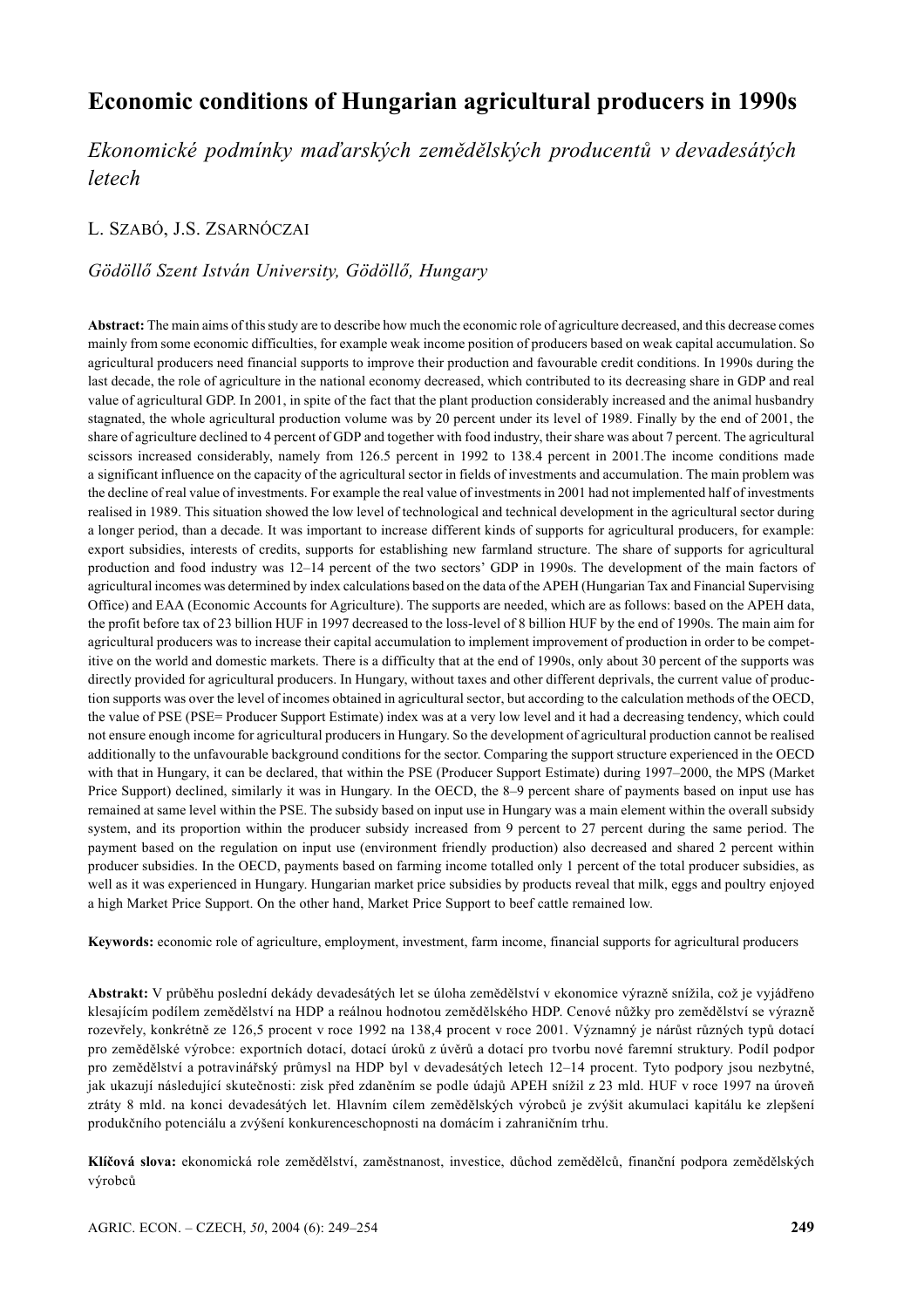# **INTRODUCTION**

The most important target is to create a competitive agricultural production, to produce more and more agricultural and food products adequate for the demands of the EU and the world market. The main aim of the Hungarian agricultural foreign economic strategy is to increase the export capacity of this sector and the positive balance of foreign trade and the national payment. Also law harmonisation and quality assurance of the EU – namely HAZARD, ISO 9000 and HACCP – have been realised in the Hungarian agricultural sector since the beginning of 1990s, in order that Hungary becomes ready to join the European Union.

The main aims of this study are to describe how much the economic role of agriculture decreased, and this decrease comes mainly from some economic difficulties, for example weak income position of producers based on weak capital accumulation. So agricultural producers need financial supports to improve their production and favourable credit conditions.

## **REVIEW OF LITERATURE**

In 1997, the total amount of the financial supports coming from the governmental budget was 87.4 billion HUF. The unfavourable financial background – namely income-losses of agricultural producers, low level of governmental supports, disadvantageous credit conditions – made the support for agriculture necessary. The capital outflow of the agriculture had in average been about 50–60 billion HUF in consequence of the opening agricultural price scissors since 1993 (Sípos 1996: 24).

As Borszéki, Éva declared: "One fifth of the total income produced by agricultural producers could be obtained by them, and this form of net capital outflow from the agricultural sector, this process makes them be weak regarding their self-financing capacity. This stimulates the producers to get more external financial resources, like credits to finance agricultural development and investments" (Borszéki 2001: 11).

The authors called attention to other important problems: "There is a significant problem, that there is not an efficient information flow between the policy makers and the practice. The agricultural production demands a relative stable background for the food production" (Puskás, Villányi 1997: 541).

## **MATERIALS AND METHODS**

# **Proportion of agricultural sector in Hungarian economy**

In 1990s during the last decade, the *role of the agriculture* in the national economy decreased very much, which accorded to its decreasing share in GDP and the real value of agricultural GDP. Gross production volume of agriculture has decreased since 1989. The main decline was in the production in 1993 and 2000, but between 1994–1996, the agricultural production volume moderately increased regarding the plant production. In 2001, in spite of the fact that plant production considerably increased and the animal husbandry stagnated, the whole agricultural production volume was less than 20 percent under its level of 1989. Finally by the end of 2001, the share of agriculture declined to 4 percent of the GDP and together with food industry, their share was about 7 percent (Table 1).

Naturally also the share of agriculture in the GDP was the same in highly developed countries. But in Hungary

Table 1. The role of agricultural sector and food industry in the national economy in Hungary (in percent)

|         | Share in GDP |                                           | Share in investment | Share in export                           |                                           |
|---------|--------------|-------------------------------------------|---------------------|-------------------------------------------|-------------------------------------------|
| Year    | agriculture  | total in agriculture<br>and food industry | agriculture         | total in agriculture<br>and food industry | total in agriculture<br>and food industry |
| 1991    | 7.8          | 12.4                                      | 4.3                 | 6.8                                       |                                           |
| 1992    | 6.5          | 10.7                                      | 2.9                 | 5.2                                       | 26.0                                      |
| 1993    | 5.8          | 9.8                                       | 3.1                 | 6.0                                       | 23.4                                      |
| 1994    | 6.0          | 9.8                                       | 2.9                 | 5.4                                       | 22.7                                      |
| 1995    | 6.2          | 9.7                                       | 2.9                 | 7.9                                       | 23.6                                      |
| 1996    | 5.8          | 9.3                                       | 3.4                 | 7.1                                       | 21.6                                      |
| 1997    | 5.2          | 8.5                                       | 3.6                 | 7.4                                       | 15.5                                      |
| 1998    | 4.9          | 8.0                                       | 3.6                 | 7.2                                       | 12.4                                      |
| 1999    | 4.2          | 7.0                                       | 3.3                 | 6.9                                       | 9.6                                       |
| 2000    | 3.7          | 6.7                                       | 2.7                 | 6.0                                       | 8.4                                       |
| $2001*$ | 3.8          | 7.1                                       | 3.5                 | $\cdots$                                  | 8.1                                       |

\*previous data

Sources: Agricultural Statistical Yearbook, Budapest 2001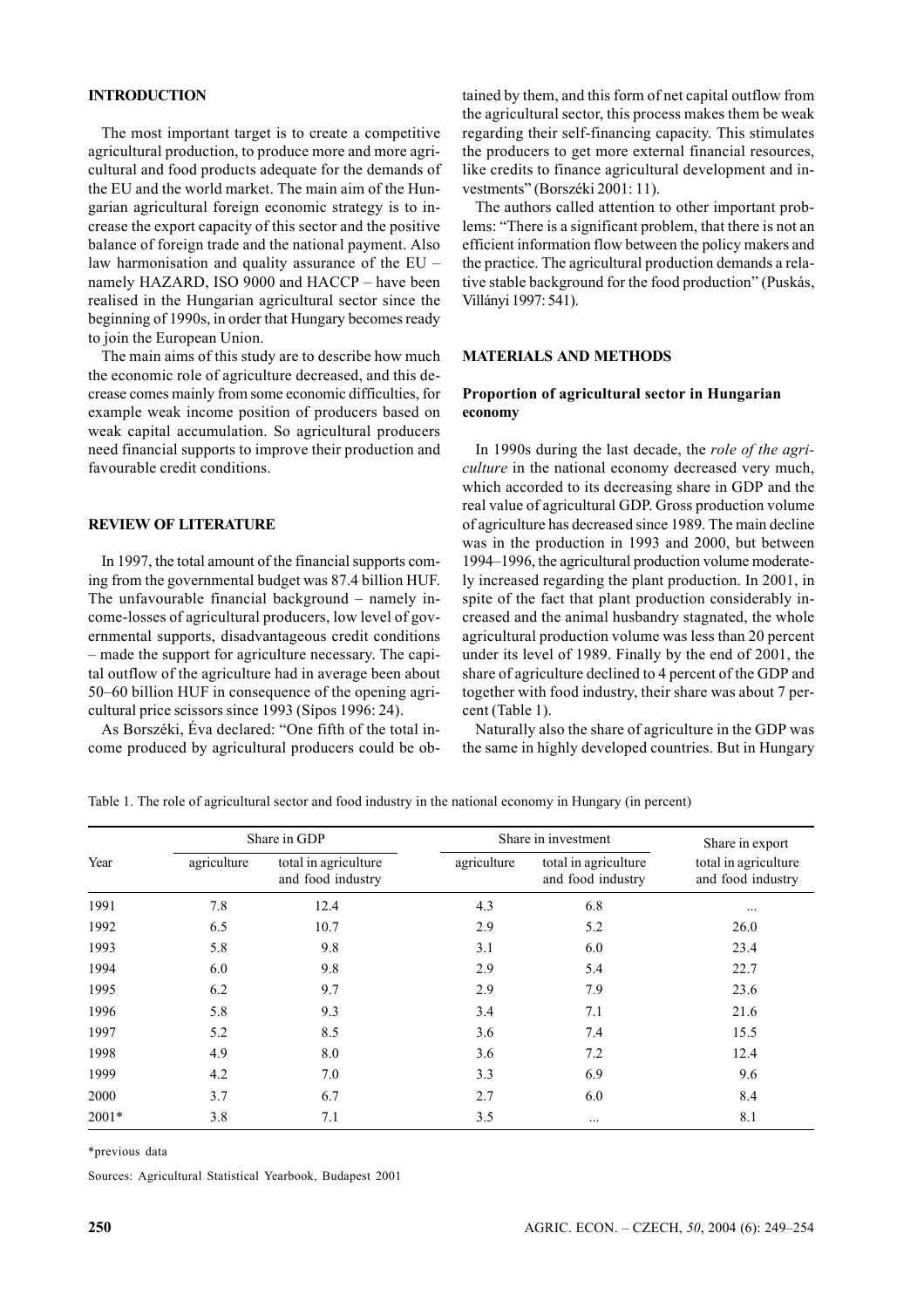the *decreasing role of agriculture* was coming from the deteriorating market, farm-land structure and financial reasons. The worsening market positions of agricultural producers consisted of unfavourable purchasing power resulting in declining consumption, which narrowed the domestic market demands, also changing product structure of the world market, and significantly increasing qualitative demands. Finally, the worsening market and financial background resulted in unfavourable income conditions for agricultural producers in Hungary by the end of 1990s. This unfavourable financial background coming from the decrease of supports for agricultural producers, opening agricultural price scissors and lack of capital on farms. The agricultural producers price index increased from 113.2 percent in 1992 to 408.7 percent in 2001, but the price index of industrial inputs used in agricultural production increased from 143.2 percent in 1992 to 565.7 percent in 2001. It can be seen that the agricultural price scissors opened considerably, namely from 126.5 percent in 1992 to 138.4 percent in 2001.

The income conditions made a significant influence on the capacity of the agricultural sector in the fields of investments and accumulation. The main problem was the decline of real value of investments. For example the real value of investments in 2001 had not implemented half of the investments realised in 1989. This situation showed the low level of technical and technological development in the agricultural sector during a longer period, than a decade.

According to Hungary joining the European Union, the economic background for agricultural production should be changed in several fields, which are as follows: 1 – improving the financial support system; 2 – supports for establishing new farm-land structure; 3 – increasing trends in different kinds of supports for agricultural producers, for example: export subsidies, interests of cred-

Table 2. Agricultural supports (in current prices)

| Years             | <b>Billion HUF</b> |
|-------------------|--------------------|
| 1986-1990 average | 80.3               |
| 1991              | 37.3               |
| 1992              | 33.5               |
| 1993              | 46.9               |
| 1994              | 74.3               |
| 1995              | 73.3               |
| 1996              | 92.6               |
| 1997              | 87.4               |
| 1998              | 110.9              |
| 1999              | 131.9              |
| 2000              | 134.7              |
| 2001              | 190.9              |

Source: Central Statistical Office (KSH), Budapest

Ministry of Finance (PM), and Ministry of Agriculture and Rural Development (FVM), Budapest in different years

its; 4 – establishing a new form of advisory systems (see Table 2 for changing supports).

All kinds of supports should be able to stimulate the agricultural producers to develop their investments based on improving the technical and technological modernisation. Naturally the supports should be provided only for the agricultural producers, who are capable of living.

The increasing direct payments provided by the government and possibilities of the technological improvement and investment in the agricultural production can make ensure favourable income conditions for producers. Additionally to the financial supports given by the government, the role of credit conditions should increase in order to improve the capital accumulation for the agricultural producers.

## **RESULTS AND DISCUSSION**

## **Supports for agricultural producers and food industry**

The supports for the agricultural producers, forestry and food industry decreased in the first half of 1990s. In spite of the fact that the support had increased since 1996, its real value remained under the level of 1990s until the end of 2000. The share of supports for agricultural production and food industry was 12–14 percent of the two sectors GDP in 1990s. But in 2001, the financial support for agricultural production and food industry was really very high, namely about 18 percent of their GDP.

There is a difficulty that at the end of 1990s, only about 30 percent of the supports was directly provided for agricultural producers. In Hungary, without taxes and other different deductions, the current value of production supports was over the level of incomes obtained in agricultural sector, but according to the calculation methods of the OECD, the value of PSE index was very low level and it had a decreasing tendency, which could not ensure enough income for agricultural producers in Hungary. So the development of agricultural production cannot be realised additionally to the unfavourable background conditions for the sector.

#### **Income conditions of the agricultural producers**

Based on the APEH (Hungarian Tax and Financial Supervising Office) and EAA (Economic Accounts of Agriculture) data of the last several years from 1997 and considering the agricultural income volume and the profitability, 1999 was most favourable one for agriculture. In this year, the profitability proportion of production value was calculated by the two systems below was –0.9% and as 3.3%. By analysing of the FADN, the same value was even more unfavourable, namely it was 1.8 percent.

The change of the material costs influenced on the change of income-volume on holdings. Based on the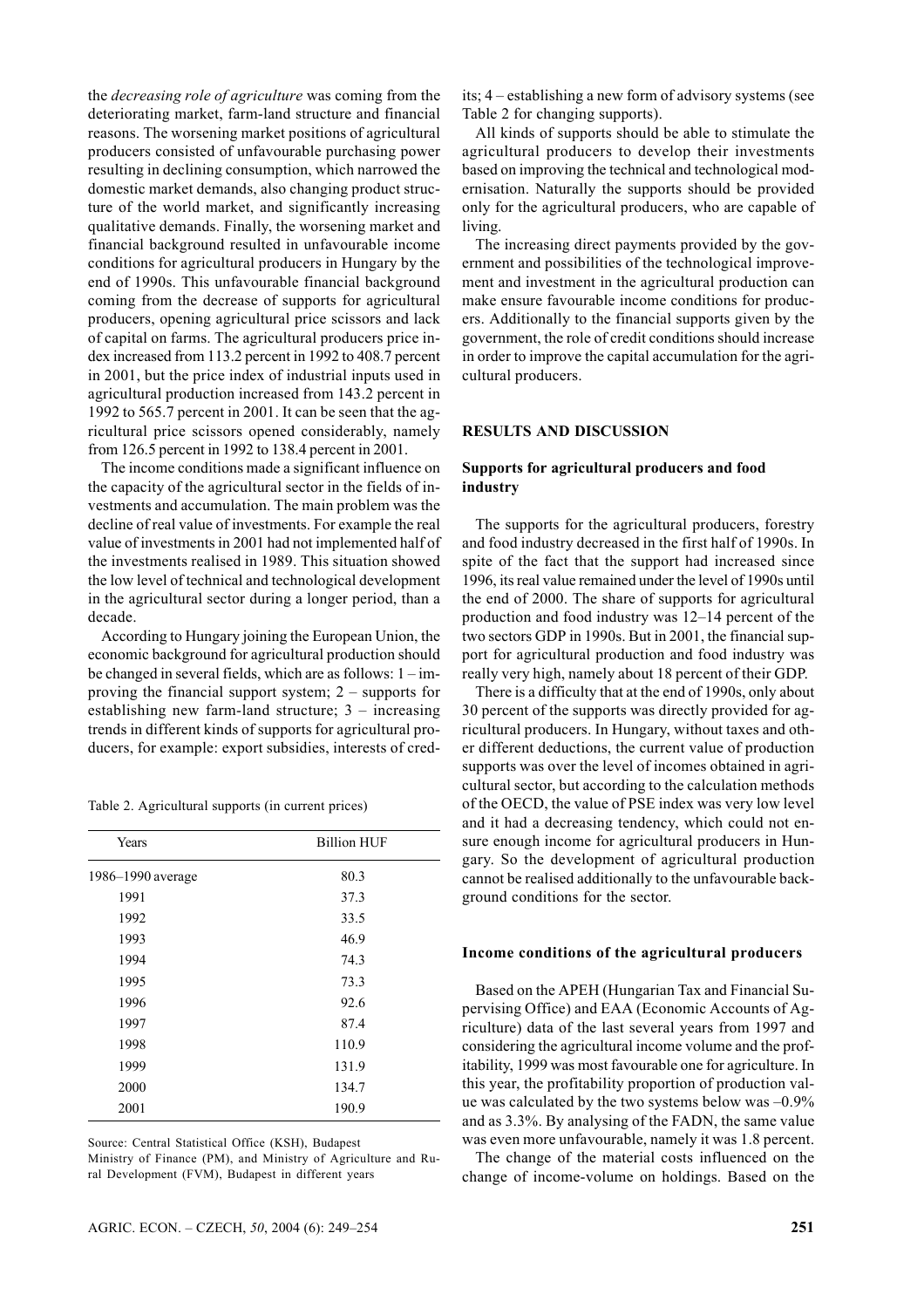FADN (Farm Accountancy Data Network) data, the income position of individual entrepreneur farmers and of large-scale associations was much more favourable.

The development of the main factors of agricultural incomes was determined by index calculations based on the data of the APEH and EAA.

In both systems, the income-decrease reached its top low-level value in 1999, therefore the data of 1997 and 1998 were compared.

Based on the APEH data, the profit before taxation of 23 billion HUF in 1997 decreased to the loss-level of 8 billion HUF by the end of 1990s. The profit decrease resulted in increasing costs exceeding the increase of the incomes by 31 billion HUF. Approximately one third of the income increase only came from increasing prices, and two thirds resulted from the increase of production volume. Concerning the opposite situation in the field of costs, the input increase of 144 billion HUF, which was consisting of 90 billion HUF was generated by the increasing inputs and only 54 billion HUF originated from the increase of the quantity. These numbers give proof to, on one hand, the increasing gap between the price standards of agricultural and industrial products, namely the opening agricultural price scissors, and on the other hand, to the improvement of the efficiency in agricultural production. The terms of trade – ratio between the relative prices of agricultural and industrial products – increased by 5.6%, but agricultural efficiency improved only by 2%. The improvement of efficiency in agricultural activities could be much higher if financial transactions did not decrease the profitability of industrial activities.

According to the account of 1998, the situation was similar to the previous year, however, the incomes and costs have moderately increased and in this process, the impact of prices was dominant. By comparing the two years, the improving efficiency of industrial activities decreased due to financial transactions. Also based on the EAA data calculation, the changes of income-volume had also an unfavourable tendency.

According to the results of the analysed data given by the system of EAA, it could be emphasised, that the terms of trade became higher than those, which were given by the APEH. This problem was probably regarding the higher flexibility of input prices of individual entrepreneur farmers. Income forecasts for 2000 can only be prepared by the EAA. According to these forecasts, the prospects for the last year were more favourable than for 1999.

Finally it can be emphasised, that the unfavourable incomes of agricultural producers did not come from the measure of financial supports from the governmental budget, because the subsidies were higher than the payment of agricultural producers for the budget in the period of 1997–1999. This income situation came from the negative balance between the input and output prices in agricultural production, the increasing agricultural scissors, and the terms of trade for agricultural products.

## **Financial resources of farmers from supports**

Comparing the support structure experienced in the OECD with that in Hungary, it can be declared, that *within the PSE* (Producer Support Estimate) during 1997–2000, *MPS* (Market Price Support) *declined*, similarly it was in Hungary. In the OECD, the *8–9 percent share* of payments based on *input use* has *remained at same level* within the PSE. *The subsidy based on input use in Hungary* was the main element within the overall subsidy system, and its proportion within the producer subsidy increased *from 9 percent to 27 percent* during the same period. The payment based on *regulation on input use* (environment friendly production) also *decreased and shared 2 percent* within producer subsidies. In the OECD, payments based on *farming income* totalled *only 1 percent* of the total producer subsidies, as well as it was experienced in Hungary. Payments based on *area sown and livestock* have declined since 1998, between 1998–2000 the average subsidy was the same as between 1986–1988, namely 11 percent, but in Hungary it was 4 percent of total producer subsidies in two periods. Earlier, this type of subsidies played the main role in the European Union.

The support level of the Hungarian agricultural sector can be compared with calculations performed in accordance with the new methodology of the OECD.

*The total subsidies granted to Hungarian agricultural producers* (PSE) increased by 21% between 1998 and 1999, then decreased by 22% between 1999 and 2000. The average *percentage PSE was 20% in Hungary* in the period of 1998 to 2000, remaining *well below the OECD average of 35%*.

*Total Support Estimate* (i.e. TSE as a percentage of GDP) was *2.6% in Hungary*, while the OECD average stood at 1.3% in the period under review. This means that the *total agricultural support compared to GDP in Hungary* (TSE expressed in percentage) *was twice as much as that of the OECD average*. Within the total support (TSE), the proportion of PSE is determinant, as the general services support estimate (GSSE = General Services Support Estimate) was 17% – both in Hungary and in the OECD countries – in the period under review.

In addition to *government subsidies*<sup>1</sup>  **–** subsidies in the PSE and subsidies in the GSSE within – *the PSE* were also greatly influenced by *Market Price Support* (MPS)*.* The significance of *MPS* is evidenced by the fact that this type of support represented *57%* in Hungary (OECD average being 66%) *within the PSE* in the period under review.

The analysis of the *Hungarian market price subsidies by products reveals that milk, eggs and poultry enjoy high Market Price Support*. On the other hand, *Market*

<sup>1</sup> The sum of government subsidies includes not only subsidies under the scope of the FVM, but also any other kind of subsidies related to agriculture, for example educational, organisational or operational costs.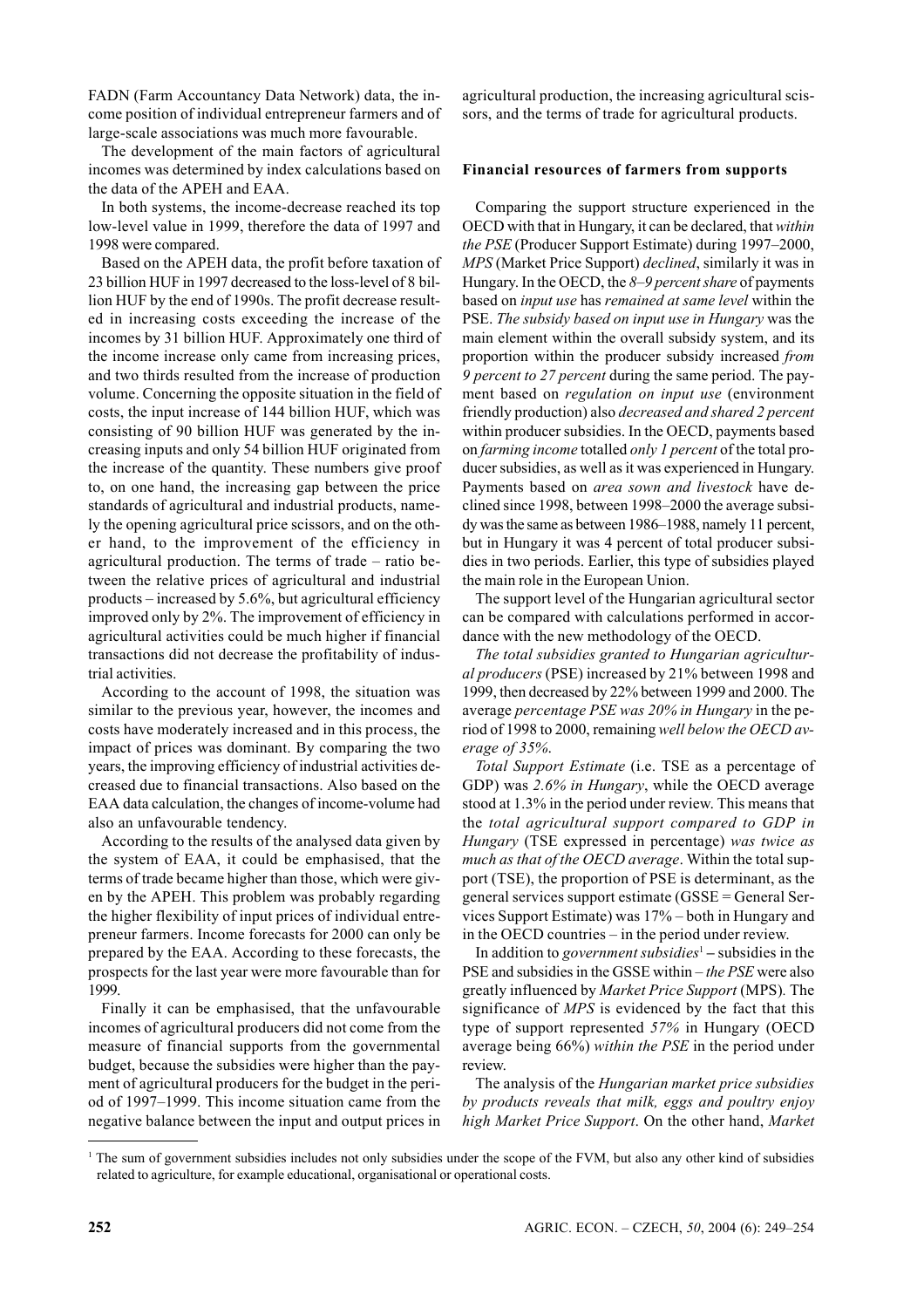#### Table 3. Index of capital conditions of the Hungarian agriculture

| Nomination                                       | 1992. | 1993 | 1994                | 1995 | 1996 1997                     |      | 1998 | 1999 | 2000    | -2001     |
|--------------------------------------------------|-------|------|---------------------|------|-------------------------------|------|------|------|---------|-----------|
| Capital self sufficient                          | 72. O |      |                     |      | 69.5 68.8 67.2 62.2 59.2 54.1 |      |      | 52.2 |         | 49.9 51.3 |
| Capital out of farm from total capital           |       |      | 27.0 29.3 29.6 31.1 |      | $36.1 -$                      | 40.7 | 44.0 | 45.1 | 473 453 |           |
| Long term capital out of farm from total capital | 4.1   | 4.7  | 5.9                 |      | 7.2 7.6 11.9 14.5             |      |      | 14.0 | $-14.3$ | - 12.5    |

Sources: Agricultural ventures having single and double book-keeping according to calculation based on APEH data, Budapest APEH = Hungarian Tax and Financial Supervising Office

*Price Support to beef cattle remained low*. *For other meat products, a varying level of subsidies exists*. Changes in cereal prices are particularly important as a large-scale production can have a significant impact on the level of market price subsidies. In the case of *corn, the Market Price Support was negative*. As for *wheat*, due to a raise in domestic prices, an *increase was seen in the Market Price Support*. The earlier positive Market Price Support for barley moved to negative Market Price Support. *Sunflower had negative, sugar had positive* Market Price Support in the years under review.

The Hungarian *Consumer Support Estimate* (CSE) remained *negative* all through the period under review, i.e. *consumers were subject to a surcharge*. The extent of this amounted to an average *–13% in Hungary***,** whereas the *OECD average stood at –28%* in the period between 1998 and 2000. *Therefore, the average OECD figure shows a much larger extent of consumer tax than that in Hungary.*

# **CONCLUSIONS**

1. In spite of the fact that the considerable financial supports are given for agricultural producers in Hungary, agricultural production could not become efficient. This problem partly comes from the unfavourable structure of financial supports. In Hungary, the proportion within the producer subsidy based on the input use increased *from 9 percent to 27 percent*, while in the OECD this proportion remained at the level of 8–9 percent. In Hungary, this considerable proportion of the producer subsidy had a social economic aim at remaining the large number of not effective unviable small and medium scale farms, which had only the average 2–3 hectare of land. On one hand, the financial supports were focused on providing additional incomes, as a part of producer subsidy, for these farms based on their small lands or plots. On the other hand, the large-scale farms could not obtain enough financial support from producer subsidy based on their large-scale lands. The average producer subsidy per hectare for small farms was much higher than that one for large-scale farms. The subsidy was not enough for the livelihood of small and medium scale farms, and also this subsidy was not enough for large-scale farms to implement high technical and technological improvement and development in the agricultural production.

This unfavourable support structure resulted in the increasing gap between the advanced highly developed level of the EU and the low Hungarian one.

2. The low level and unfavourable support structure made a negative influence on income position and capital situation of agricultural producers. The *capital selfsufficiency* of Hungarian agricultural producers *was 72.0 percent* of the total capital used in production in 1992, which decreased to *51.3 percent in 2001*. Also the proportion of *external capital* in the total capital considerably increased, from *27.0 percent* in 1992 to *45.3 percent in 2001*. Naturally, the latter included the total financial support for agricultural producers. The capital accumulation process became very weak and followed the wronging tendency. Also the larger part of capital out of farm was for short term one, which means the agricultural producers should obtain more credit to cover cost of input, for example seeds, chemical materials (like fertiliser, pesticide) and fuel additionally to buy machines, technical equipment. The production process became very dependant on capital sources out of the farm (see Table 3).

3. Also there is another negative tendency of Hungarian agriculture, that source-increase for 1 percent of price income increased from 0.38 percent in average of 1992– 1996 to *2.34 percent* in 1999 relatively to 1998, but it de-

Table 4. Index of capital flexibility

|                   | Increase of source              |                              |  |  |  |
|-------------------|---------------------------------|------------------------------|--|--|--|
| Years             | for 1% of netto<br>price income | for $1\%$ of<br>total income |  |  |  |
| 1992–1996 average | 0.38                            | 0.35                         |  |  |  |
| 1997/1996         | 1.22                            | 1.32                         |  |  |  |
| 1998/1997         | 1.39                            | 1.87                         |  |  |  |
| 1999/1998         | 2.34                            | 0.91                         |  |  |  |
| 2000/1999         | 0.59                            | 0.61                         |  |  |  |
| 2001/2000         | 0.58                            | 0.52                         |  |  |  |
| 1997/2001 average | 0.96                            | 0.90                         |  |  |  |

Source: Main data of economic activity of agricultural and food industry organisations between 1992–1996. (AKII = Research Institute for Agricultural Economics and Information) and Data of Agricultural Ventures 1997–2001 based on calculation of APEH data

APEH = Hungarian Tax and Financial Supervising Office